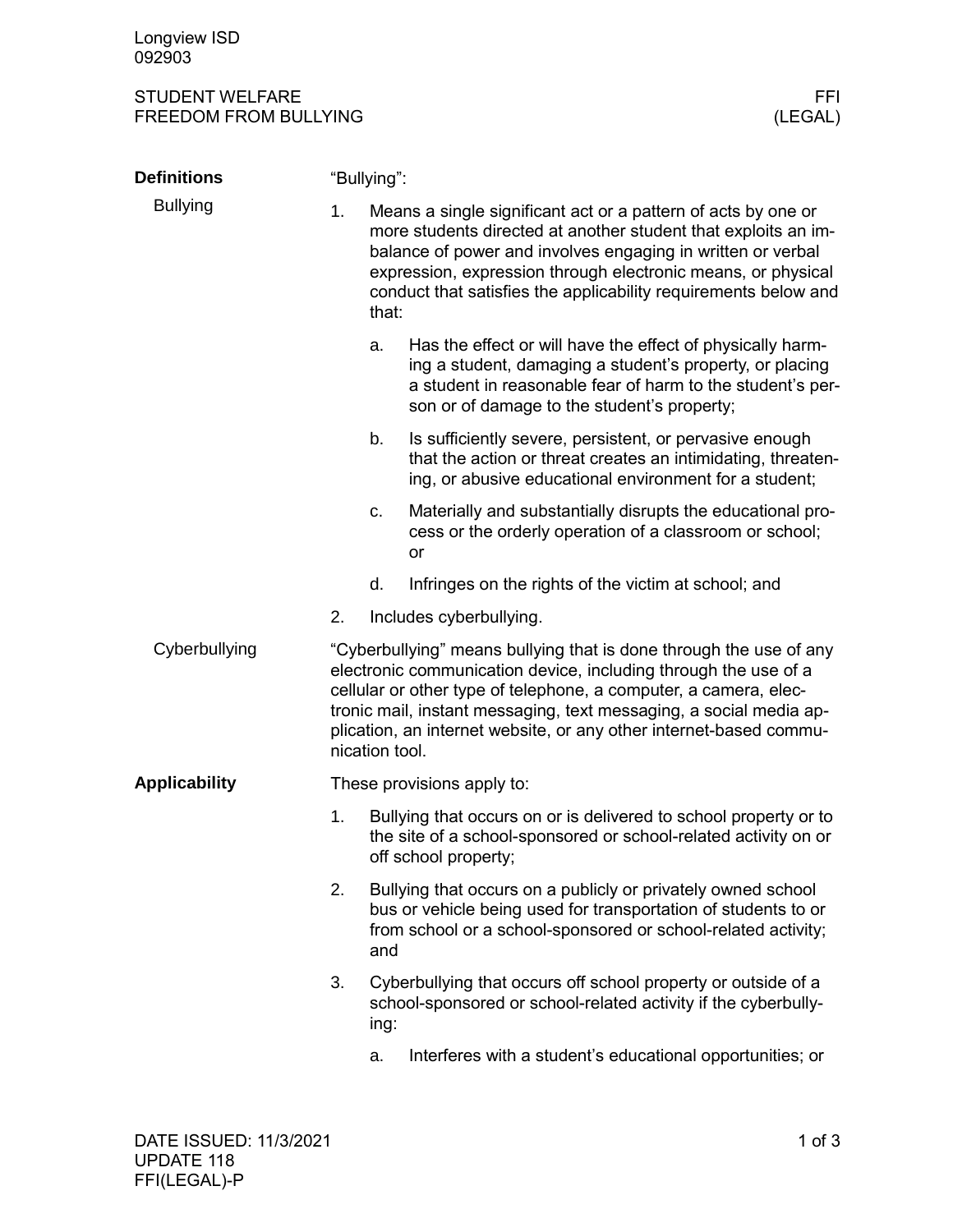## STUDENT WELFARE FFINDENT WELFARE FREEDOM FROM BULLYING FREEDOM FROM BULLYING

|               |                                                                                                    | b.                                                                                                                                                                                                                                                                               | Substantially disrupts the orderly operation of a class-<br>room, school, or school-sponsored or school-related ac-<br>tivity.                                                                                                        |  |  |
|---------------|----------------------------------------------------------------------------------------------------|----------------------------------------------------------------------------------------------------------------------------------------------------------------------------------------------------------------------------------------------------------------------------------|---------------------------------------------------------------------------------------------------------------------------------------------------------------------------------------------------------------------------------------|--|--|
| <b>Policy</b> | The board shall adopt a policy, including any necessary proce-<br>dures, concerning bullying that: |                                                                                                                                                                                                                                                                                  |                                                                                                                                                                                                                                       |  |  |
|               | 1.                                                                                                 | Prohibits the bullying of a student;                                                                                                                                                                                                                                             |                                                                                                                                                                                                                                       |  |  |
|               | 2.                                                                                                 | Prevents and mediates bullying incidents between students<br>that:                                                                                                                                                                                                               |                                                                                                                                                                                                                                       |  |  |
|               |                                                                                                    | a.                                                                                                                                                                                                                                                                               | Interfere with a student's educational opportunities; or                                                                                                                                                                              |  |  |
|               |                                                                                                    | b.                                                                                                                                                                                                                                                                               | Substantially disrupt the orderly operation of a class-<br>room, school, or school-sponsored or school-related ac-<br>tivity;                                                                                                         |  |  |
|               | 3.                                                                                                 |                                                                                                                                                                                                                                                                                  | Prohibits retaliation against any person, including a victim, a<br>witness, or another person, who in good faith provides infor-<br>mation concerning an incident of bullying;                                                        |  |  |
|               | 4.                                                                                                 |                                                                                                                                                                                                                                                                                  | Establishes a procedure for providing notice of an incident of<br>bullying to:                                                                                                                                                        |  |  |
|               |                                                                                                    | a.                                                                                                                                                                                                                                                                               | A parent or guardian of the alleged victim on or before<br>the third business day after the date the incident is re-<br>ported; and                                                                                                   |  |  |
|               |                                                                                                    | b.                                                                                                                                                                                                                                                                               | A parent or guardian of the alleged bully within a reason-<br>able amount of time after the incident;                                                                                                                                 |  |  |
|               | 5.                                                                                                 |                                                                                                                                                                                                                                                                                  | Establishes the actions a student should take to obtain assis-<br>tance and intervention in response to bullying;                                                                                                                     |  |  |
|               | 6.                                                                                                 | Sets out the available counseling options for a student who is<br>a victim of or a witness to bullying or who engages in bullying;                                                                                                                                               |                                                                                                                                                                                                                                       |  |  |
|               | 7.                                                                                                 | Establishes procedures for reporting an incident of bullying,<br>including procedures for a student to anonymously report an<br>incident of bullying, investigating a reported incident of bully-<br>ing, and determining whether the reported incident of bullying<br>occurred; |                                                                                                                                                                                                                                       |  |  |
|               | 8.                                                                                                 |                                                                                                                                                                                                                                                                                  | Prohibits the imposition of a disciplinary measure on a student<br>who, after an investigation, is found to be a victim of bullying,<br>on the basis of that student's use of reasonable self-defense<br>in response to the bullying; |  |  |
|               | 9.                                                                                                 |                                                                                                                                                                                                                                                                                  | Requires that discipline for bullying of a student with disabili-<br>ties comply with applicable requirements under federal law,                                                                                                      |  |  |